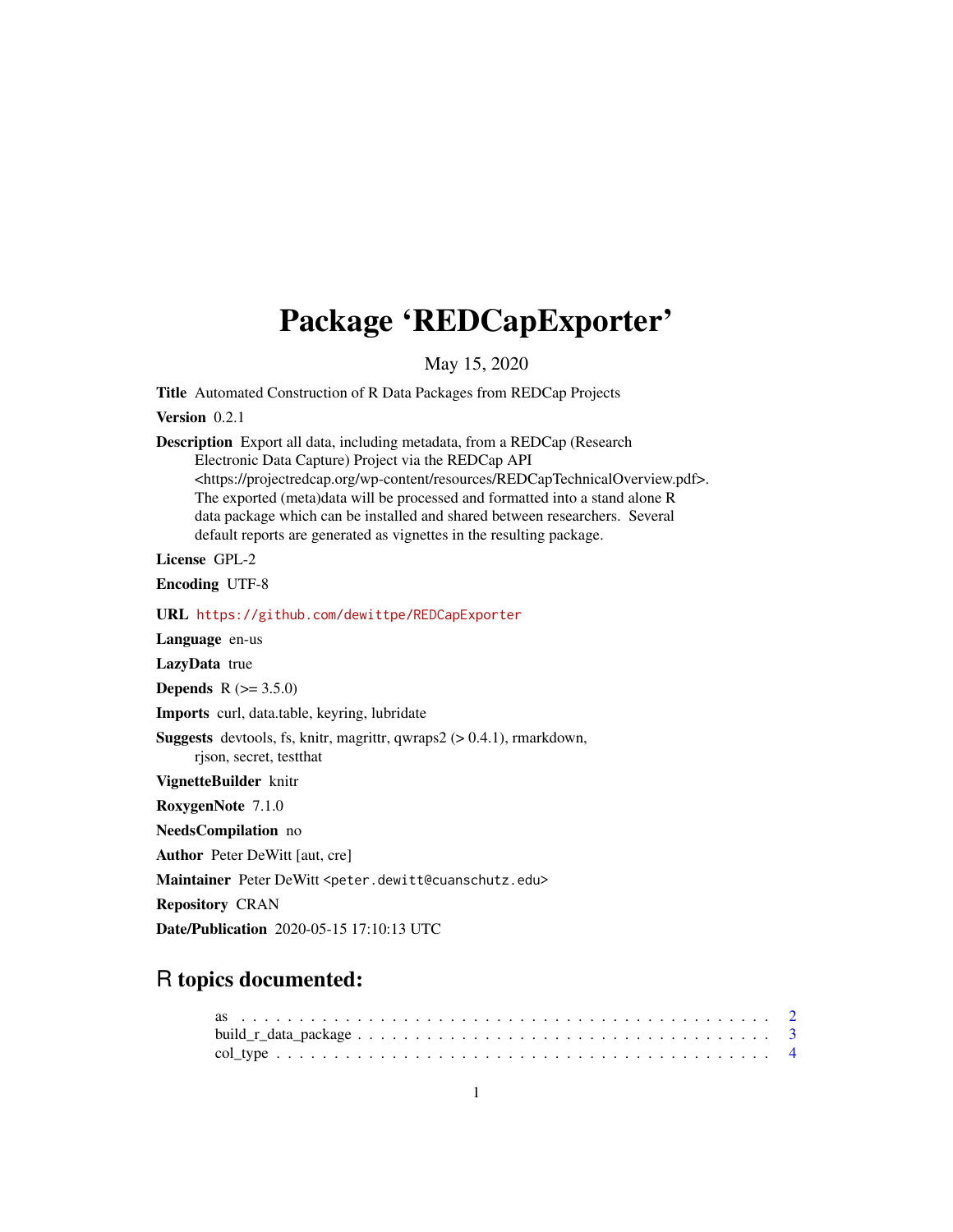<span id="page-1-0"></span>

| $\text{export\_core} \dots \dots \dots \dots \dots \dots \dots \dots \dots \dots \dots \dots \dots \dots \dots \dots \dots$ |  |
|-----------------------------------------------------------------------------------------------------------------------------|--|
|                                                                                                                             |  |
|                                                                                                                             |  |
|                                                                                                                             |  |
|                                                                                                                             |  |
|                                                                                                                             |  |
|                                                                                                                             |  |

#### **Index** [12](#page-11-0)

as *as.\**

#### Description

Coerce REDCapExporter objects to data.frame.

#### Usage

```
## S3 method for class 'rcer_raw_metadata'
as.data.frame(x, ...)
## S3 method for class 'rcer_raw_record'
as.data.frame(x, ...)
## S3 method for class 'rcer_raw_project'
as.data.frame(x, ...)
## S3 method for class 'rcer_raw_user'
as.data.frame(x, ...)
## S3 method for class 'rcer_raw_metadata'
as.data.table(x, \ldots)## S3 method for class 'rcer_raw_record'
as.data.table(x, ...)
## S3 method for class 'rcer_raw_project'
as.data.table(x, ...)
## S3 method for class 'rcer_raw_user'
as.data.table(x, ...)
```

| $\boldsymbol{\mathsf{x}}$ | any R object.                                         |
|---------------------------|-------------------------------------------------------|
| $\cdots$                  | additional arguments to be passed to or from methods. |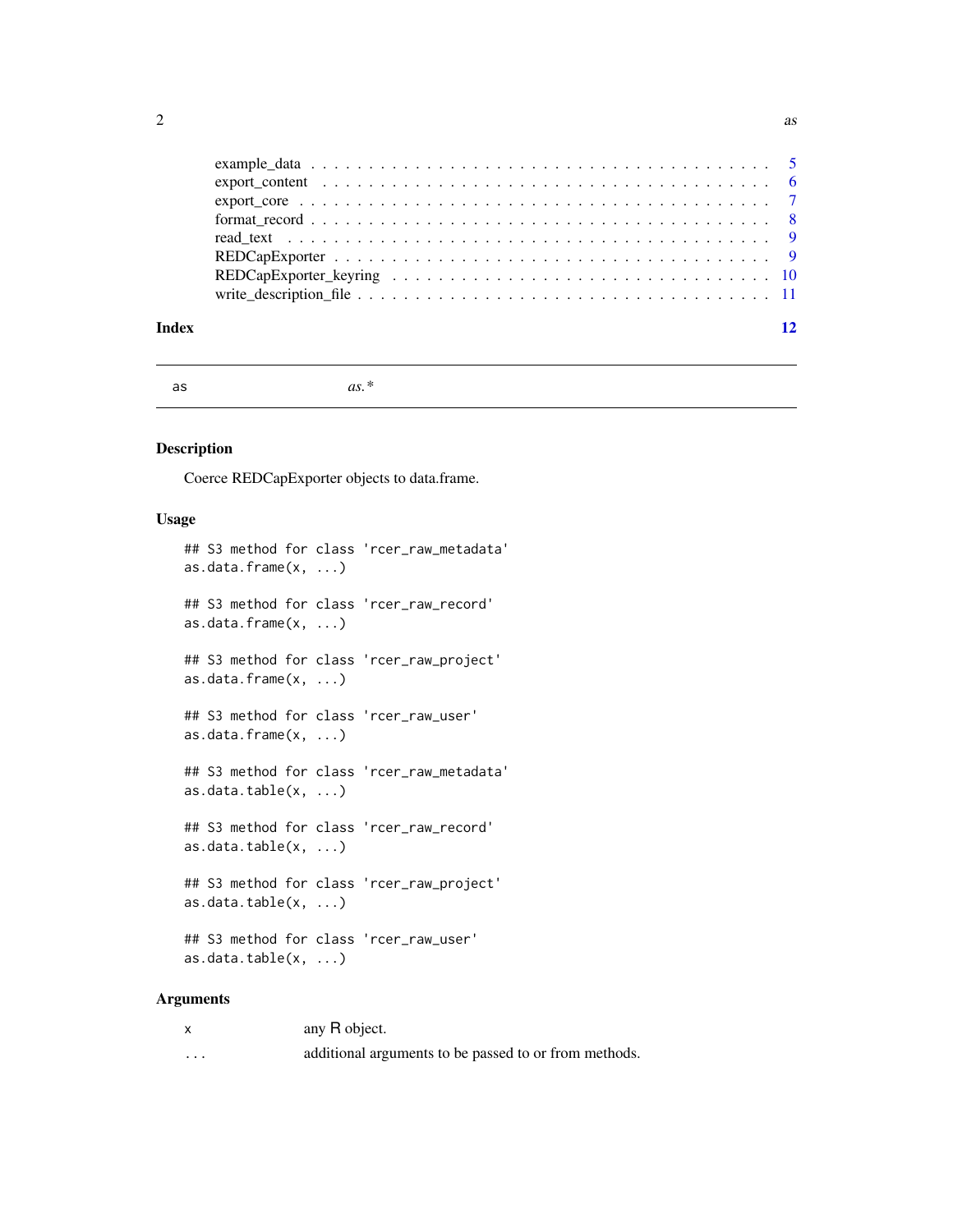#### <span id="page-2-0"></span>Details

These functions are S3 methods for [as.data.frame](#page-0-0) for the raw exports from the REDCap API.

#### Examples

```
data("avs_raw_record")
avs_record <- as.data.frame(avs_raw_record)
str(avs_record)
```
build\_r\_data\_package *Build R Data Package*

#### Description

Build a R Data Package from the core contents of a REDCap Project.

#### Usage

```
build_r_data_package(x, ...)
## S3 method for class 'rcer_rccore'
build_r_data_package(x, path = NULL, author_roles = NULL, verbose = TRUE, ...)## Default S3 method:
build_r_data_package(
  x,
 uri = NULL,token = NULL,
  format = NULL,path = NULL,
  author_roles = NULL,
  verbose = TRUE,
  ...
\mathcal{L}
```

| $\mathsf{x}$ | a rcer_rccore object                                                                                                                                                                               |
|--------------|----------------------------------------------------------------------------------------------------------------------------------------------------------------------------------------------------|
| $\cdots$     | arguments passed to other methods                                                                                                                                                                  |
| path         | Path where the exported project source will be created/overwritten.                                                                                                                                |
| author_roles | a list naming specific roles for each user id found in the user table from an<br>exported project. By default all users with be contributors ('ctb'). You will need<br>to define a author/creator. |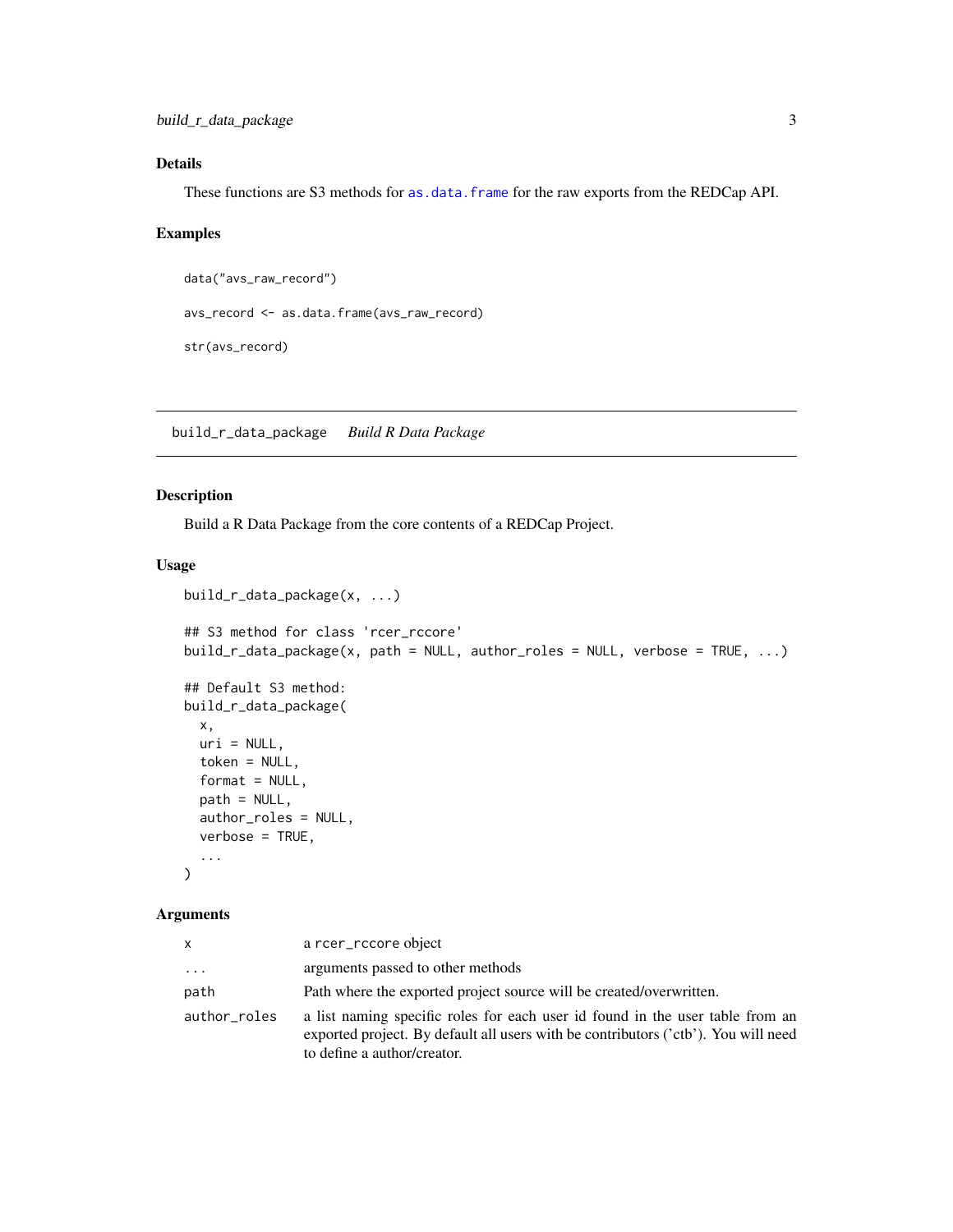<span id="page-3-0"></span>

| provide messages to tell the user what is happening                                                                           |
|-------------------------------------------------------------------------------------------------------------------------------|
| The URI for the REDCap API. If NULL (default) the value Sys.getenv("REDCap_API_URI")                                          |
| is used.                                                                                                                      |
| The API token for the project you want to export from. If NULL (default) the<br>value Sys.getenv("REDCap_API_TOKEN") is used. |
| The format to return. If NULL (default) the value Sys.getenv("REDCap_API_format")<br>is used.                                 |
|                                                                                                                               |

#### Details

To export the data from a REDCap project you will need to have an API Token. Remember, the token is the equivalent of a username and password. As such you should not list the token in plan text. Several alternative methods for passing the token to this method will be provided in examples and vignettes. We strongly encourage the use of the package secret [https://cran.r-project.](https://cran.r-project.org/package=secret) [org/package=secret](https://cran.r-project.org/package=secret) to build vaults to store tokens locally.

The initial export will consist of four pieces of data, the user data, metadata, project info, and records.

#### Examples

```
## Please read the vignette for examples:
## vignette(topic = "export", package = "REDCapExporter")
library(REDCapExporter)
# avs_raw_core <- export_core()
data(avs_raw_core)
tmppth \leq tempdir()
build_r_data_package(avs_raw_core, tmppth, author_roles = list(dewittp = c("cre", "aut")))
fs::dir_tree(tmppth)
```
<span id="page-3-1"></span>col\_type *Column Types*

#### Description

Define a type for each column of the records for a REDCap project based on the metadata for the project.

#### Usage

```
col_type(x, factors = TRUE, ...)
```

| x.        | a rcer_metadata or rcer_raw_metadata object                                                                                                                    |
|-----------|----------------------------------------------------------------------------------------------------------------------------------------------------------------|
| factors   | If TRUE (default) then variables reported via drop-down lists and radio buttons<br>are set up to be factors. If FALSE, then the column type will be character. |
| $\ddotsc$ | not currently used                                                                                                                                             |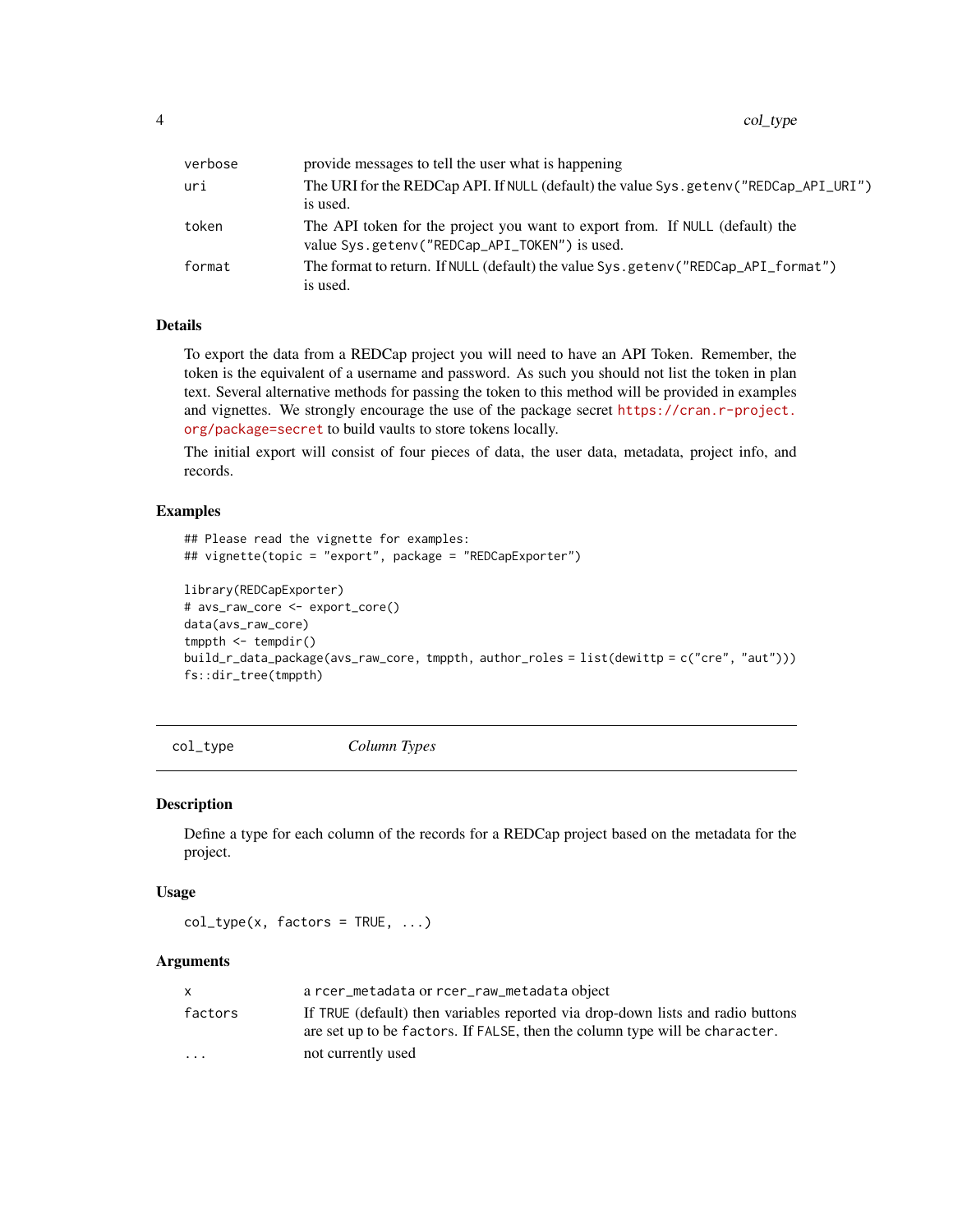#### <span id="page-4-0"></span>example\_data 5

#### Value

a rcer\_col\_type object

#### Examples

```
data("avs_raw_metadata")
col_type(avs_raw_metadata)
```
example\_data *Raw Exports From an Example REDCap Project*

#### Description

These data sets are the results of calling [export\\_content](#page-5-1). An API token is required to reproduce these calls. No such token will be provided publicly, so these data sets are provided so end users can run examples for other tools provided in the REDCapExporter package.

#### Usage

avs\_raw\_project\_info avs\_raw\_metadata avs\_raw\_user avs\_raw\_record avs\_raw\_core

#### Format

An object of class rcer\_raw\_project (inherits from character) of length 1. An object of class rcer\_raw\_metadata (inherits from character) of length 1. An object of class rcer\_raw\_user (inherits from character) of length 1. An object of class rcer\_raw\_record (inherits from character) of length 1. An object of class rcer\_rccore of length 4.

#### Details

avs\_raw\_project\_info provides meta data about the project itself.

avs\_raw\_metadata is the data dictionary for the REDCap Project. This information can be used with [format\\_record](#page-7-1) to build a data.frame that is ready for analysis.

avs\_raw\_user REDCap Project user table.

avs\_raw\_record REDCap Project records, i.e., 'the data.'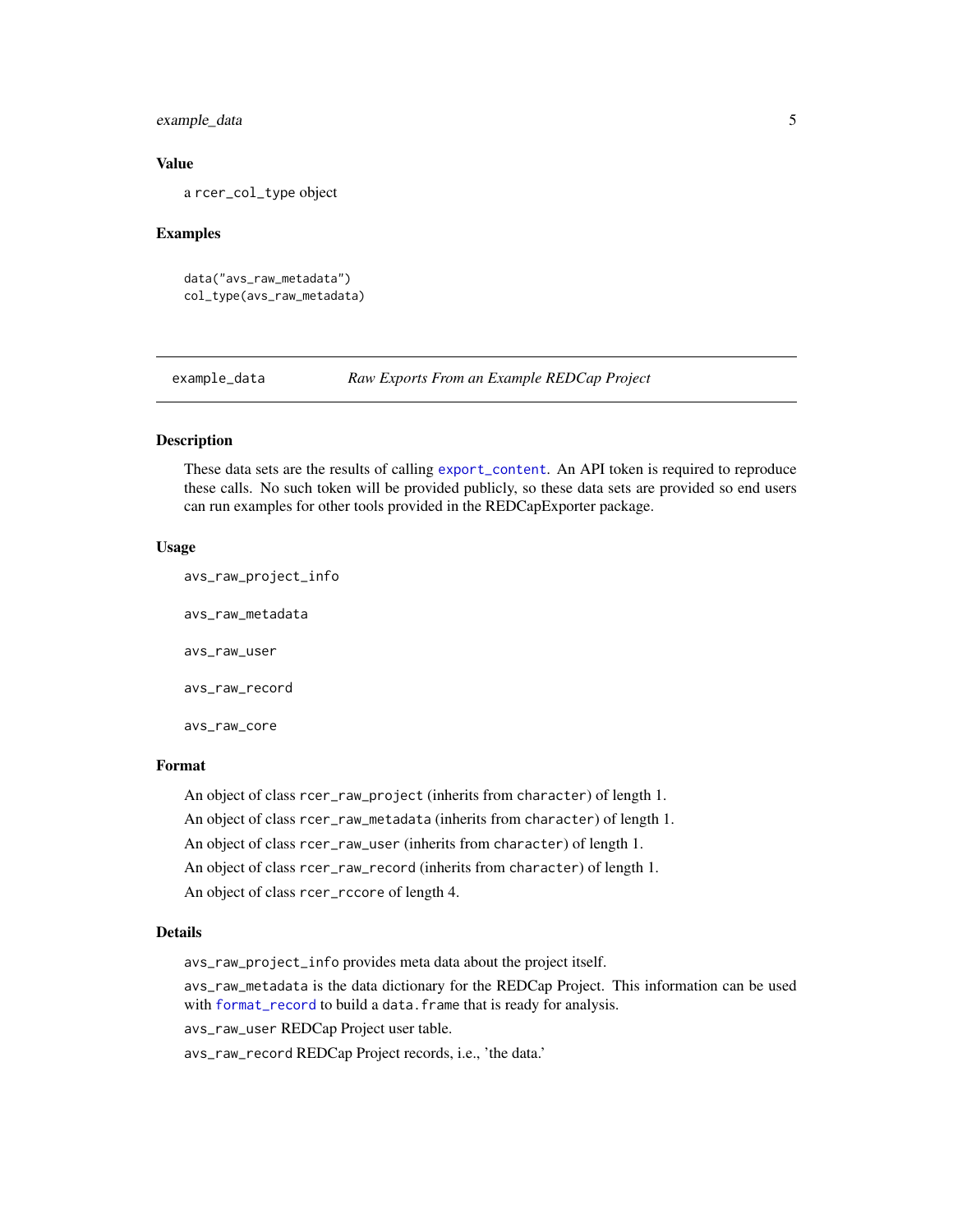#### Examples

```
## Not run:
avs_raw_project_info <- export_content(content = "project", format = "csv")
avs_raw_metadata <- export_content(content = "metadata", format = "csv")
avs_raw_user <- export_content(content = "user", format = "csv")
avs_raw_record <- export_content(content = "record", format = "csv")
avs_raw_core <- export_core(format = "csv")
## End(Not run)
data(avs_raw_project_info)
data(avs_raw_user)
data(avs_raw_metadata)
data(avs_raw_record)
data(avs_raw_core)
str(avs_raw_project_info)
str(avs_raw_user)
str(avs_raw_metadata)
str(avs_raw_record)
str(avs_raw_core)
avs <- format_record(avs_raw_record, avs_raw_metadata)
str(avs)
```
<span id="page-5-1"></span>

| export_content | <i>Export Content</i> |
|----------------|-----------------------|
|                |                       |

#### Description

Export specific data elements from REDCap

#### Usage

```
export_content(content, uri = NULL, token = NULL, format = NULL, ...)
```

| content  | The element to export, see Details.                                                                                           |
|----------|-------------------------------------------------------------------------------------------------------------------------------|
| uri      | The URI for the REDCap API. If NULL (default) the value Sys.getenv("REDCap_API_URI")<br>is used.                              |
| token    | The API token for the project you want to export from. If NULL (default) the<br>value Sys.getenv("REDCap_API_TOKEN") is used. |
| format   | The format to return. If NULL (default) the value Sys.geteny ("REDCap_API_format")<br>is used.                                |
| $\cdots$ | additional arguments passed to handle_setform.                                                                                |

<span id="page-5-0"></span>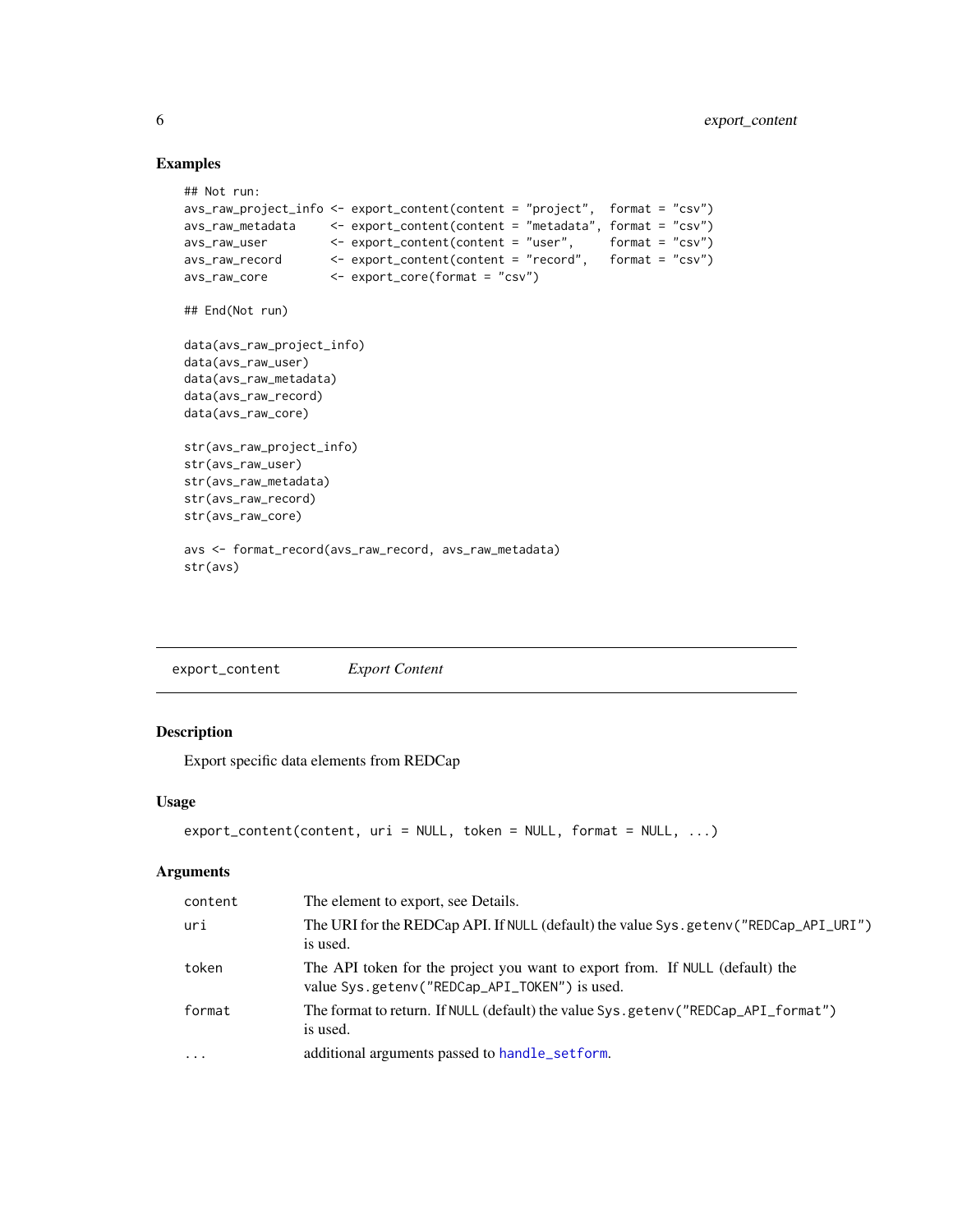#### <span id="page-6-0"></span>export\_core 7

#### Details

The content and format arguments are used to control the specific items to be exported, and in what format. \*\*Review the API documentation\*\*

The uri, token, and format arguments are set to NULL by default and will look to the Sys.getenv("REDCap\_API\_URI"), Sys.getenv("REDCap\_API\_TOKEN"), and Sys.getenv("REDCap\_API\_format"), respectively, to define the values if not explicitly done so by the end user.

#### Value

The raw return from the REDCap API with the class rcer\_raw\_<content>.

#### Examples

```
# A reproducible example would require a REDCap project, accessable via an
# API token. An example of the return from these calls are provided as data
# with this package.
# avs_raw_metadata <- export_content(content = "metadata")
data(avs_raw_metadata)
str(avs_raw_metadata)
```
export\_core *Export Core*

#### Description

Export Core Contents of a REDCap Project.

#### Usage

```
export_core(uri = NULL, token = NULL, format = NULL, verbose = TRUE, ...)
```

| uri       | The URI for the REDCap API. If NULL (default) the value Sys.getenv("REDCap_API_URI")<br>is used.                              |
|-----------|-------------------------------------------------------------------------------------------------------------------------------|
| token     | The API token for the project you want to export from. If NULL (default) the<br>value Sys.getenv("REDCap_API_TOKEN") is used. |
| format    | The format to return. If NULL (default) the value Sys.geteny ("REDCap_API_format")<br>is used.                                |
| verbose   | provide messages to tell the user what is happening                                                                           |
| $\ddotsc$ | not currently used                                                                                                            |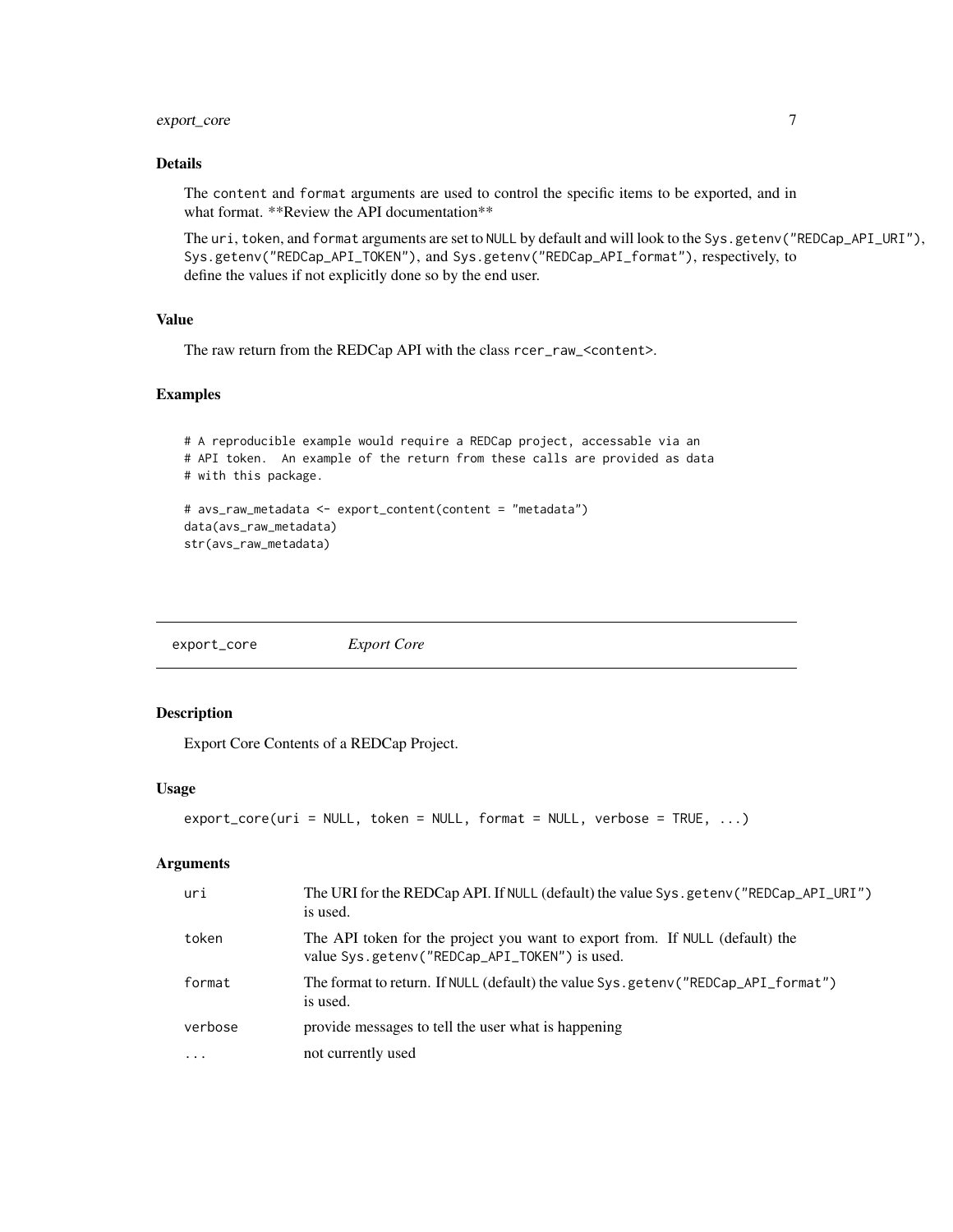#### <span id="page-7-0"></span>Value

A rcer\_rccore object: a list with the project info, metadata, user table, and records, all in a "raw" format direct from the API.

#### Examples

# A reproducible example would require a REDCap project, accessable via an # API token. An example of the return from these calls are provided as data # with this package. # avs\_raw\_core <- export\_core() data(avs\_raw\_core) str(avs\_raw\_core)

<span id="page-7-1"></span>format\_record *Format Record*

#### Description

Use REDCap project metadata to build a well formatted data. frame for the record.

#### Usage

```
format_record(
  record,
  metadata = NULL,
  col_type = NULL,
  class = "data.table",
  ...
\mathcal{L}
```
#### Arguments

| record   | a rcer_raw_record object.                                                               |
|----------|-----------------------------------------------------------------------------------------|
| metadata | a rcer_metadata or rcer_raw_metadata object. Will be ignored if col_type<br>is defined. |
| col_type | a rcer_col_type object.                                                                 |
| class    | return either a data. frame or data. table                                              |
| $\cdots$ | other arguments passed to col_type                                                      |

#### Value

A data.frame or data.table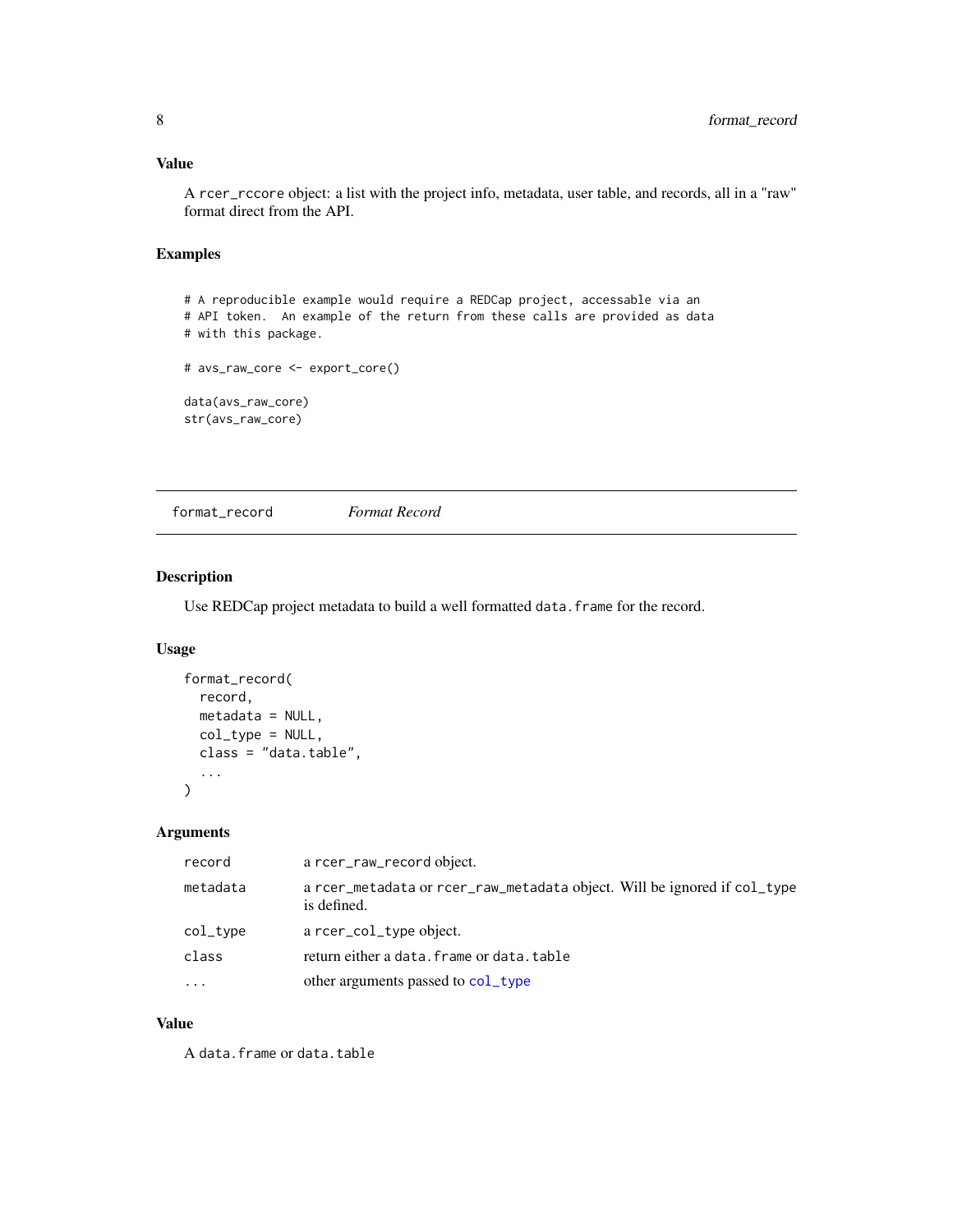#### <span id="page-8-0"></span>read\_text 9

#### Examples

```
data("avs_raw_metadata")
data("avs_raw_record")
```
avs <- format\_record(avs\_raw\_record, avs\_raw\_metadata)

read\_text *Read Text*

#### Description

Read raw REDCap API return. Built to parse csv or json.

#### Usage

 $read\_text(x, class = "data-frame")$ 

#### Arguments

| — x   | the raw return from the API call to REDCap |
|-------|--------------------------------------------|
| class | "data.frame" (default) or "data.table"     |

#### Details

This is a non-exported function and not expected to be called by the end user. Used by the as.data.frame methods.

#### Value

a data.frame

REDCapExporter *REDCapExporter*

#### Description

Automated Construction of R Data Packages from REDCap Projects

#### Details

Use the REDCap (Research Electronic Data Capture) API to access (meta)data from a project and format for immediate use or as part of the source code for a R Data package.

Please read the vignette for examples and use cases.

vignette(topic = "export",package = "REDCapExporter")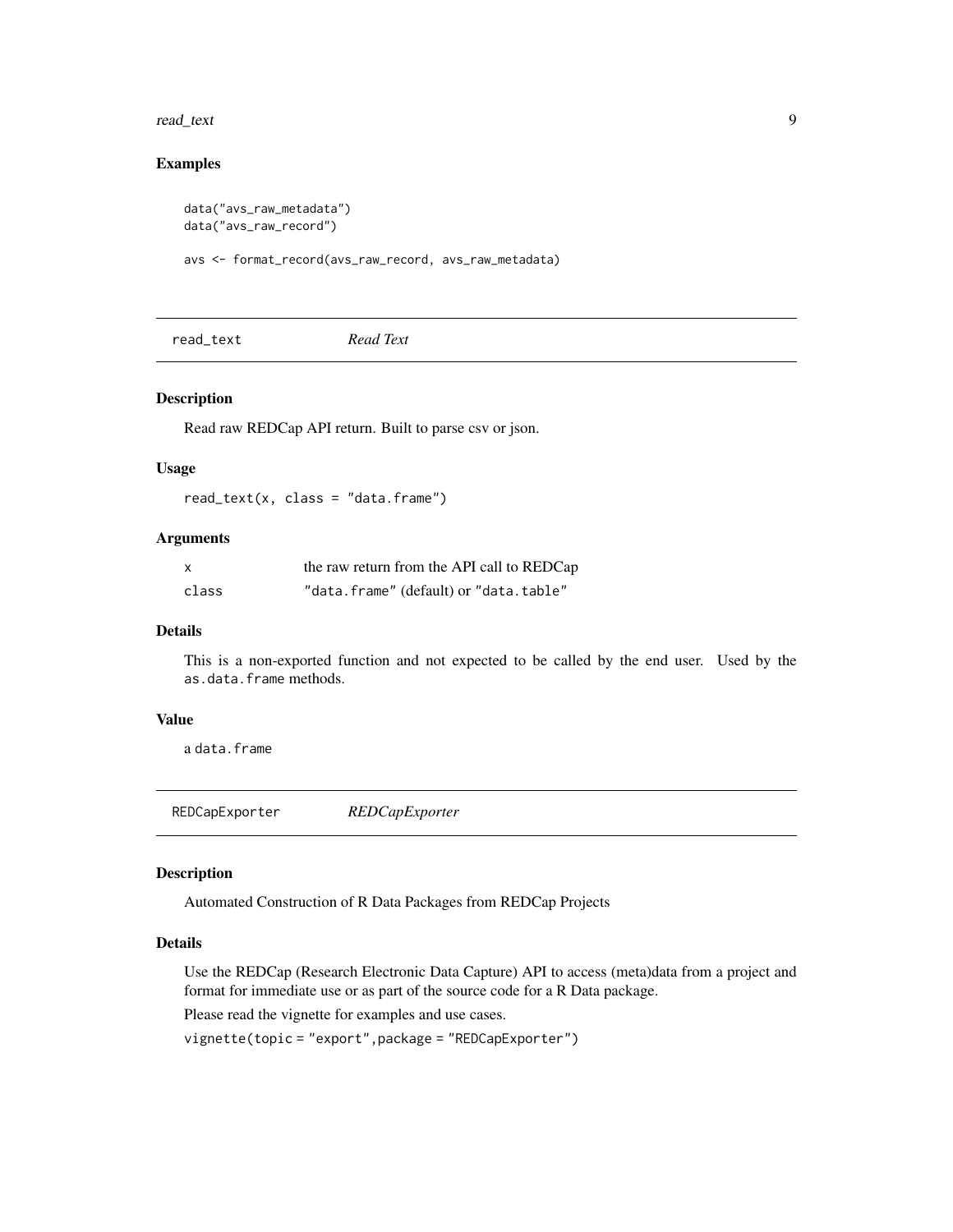<span id="page-9-0"></span>REDCapExporter\_keyring

*Set up and use of a Keyring for REDCap API Tokens*

#### Description

Tools for checking for, and setting up, a file based keyring for storing REDCap API tokens.

#### Usage

```
REDCapExporter_keyring_check(keyring = "REDCapExporter", password = NULL)
```

```
REDCapExporter_add_api_token(
  project,
  keyring = "REDCapExporter",
  user = NULL,
 password = NULL,
  overwrite = FALSE
\lambdaREDCapExporter_get_api_token(
  project,
  keyring = "REDCapExporter",
  user = NULL,
  password = NULL
)
```
#### Arguments

| keyring   | a character vector identifying the name of the keyring, defaults to "REDCapExporter" |
|-----------|--------------------------------------------------------------------------------------|
| password  | This is the password for the keyring. The default is an empty password.              |
| project   | the name of the REDCap project the API token is identified by.                       |
| user      | user name to associate the token with. Defaults to $Sys.info()$ [["user"]].          |
| overwrite | logical, if TRUE overwrite the existing token.                                       |

#### Value

REDCapExporter\_keyring\_check returns TRUE, invisibly, as does REDCapExporter\_add\_api\_token. REDCapExporter\_get\_api\_token returns the token invisibly as not to print the value to the console by default. Still, be careful with your token.

#### See Also

```
vignette(topic = "api",package = "REDCapExporter")
```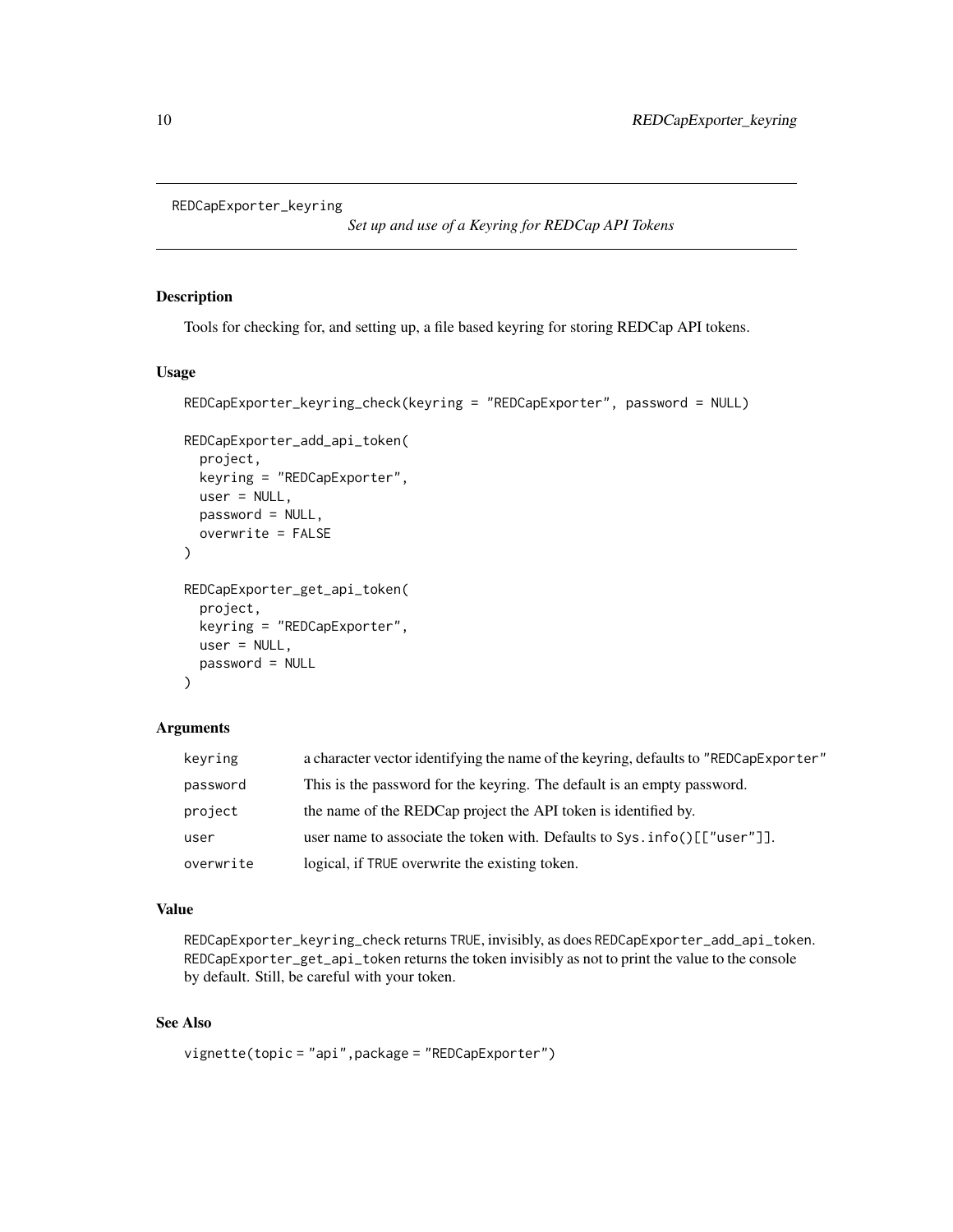#### <span id="page-10-0"></span>write\_description\_file 11

#### Examples

```
## Not run:
REDCapExporter_keyring_check()
REDCapExporter_add_api_token("Project1")
Sys.setenv(REDCap_API_TOKEN = REDCapExporter_get_api_token("Project1"))
```
## End(Not run)

write\_description\_file

*Write Description File*

#### Description

Create the DESCRIPTION file for the R Data package based on an Exported REDCap Project

#### Usage

```
write_description_file(access_time, user, roles, project_info, path)
```

```
write_authors(user, roles = NULL)
```
#### Arguments

| access_time  | The Sys.time() when the API calls were made                                                                                                             |
|--------------|---------------------------------------------------------------------------------------------------------------------------------------------------------|
| user         | User(s), as noted in the REDCap project meta data. This parameter is singular<br>as it refers to the "user" content one can access from the REDCap API. |
| roles        | roles the user hold with respect to the R data package. These roles have no<br>relationship to REDCap roles.                                            |
| project_info | project metadata                                                                                                                                        |
| path         | path to the root for the generated R data package.                                                                                                      |

#### Details

These is a non-exported function and is not expected to be called by the end user.

write\_description\_file creates the DESCRIPTION file for the exported R data package and write\_authors creates the "Authors@R" field of the DESCRIPTION based on the "user" data extracted from the REDCap project.